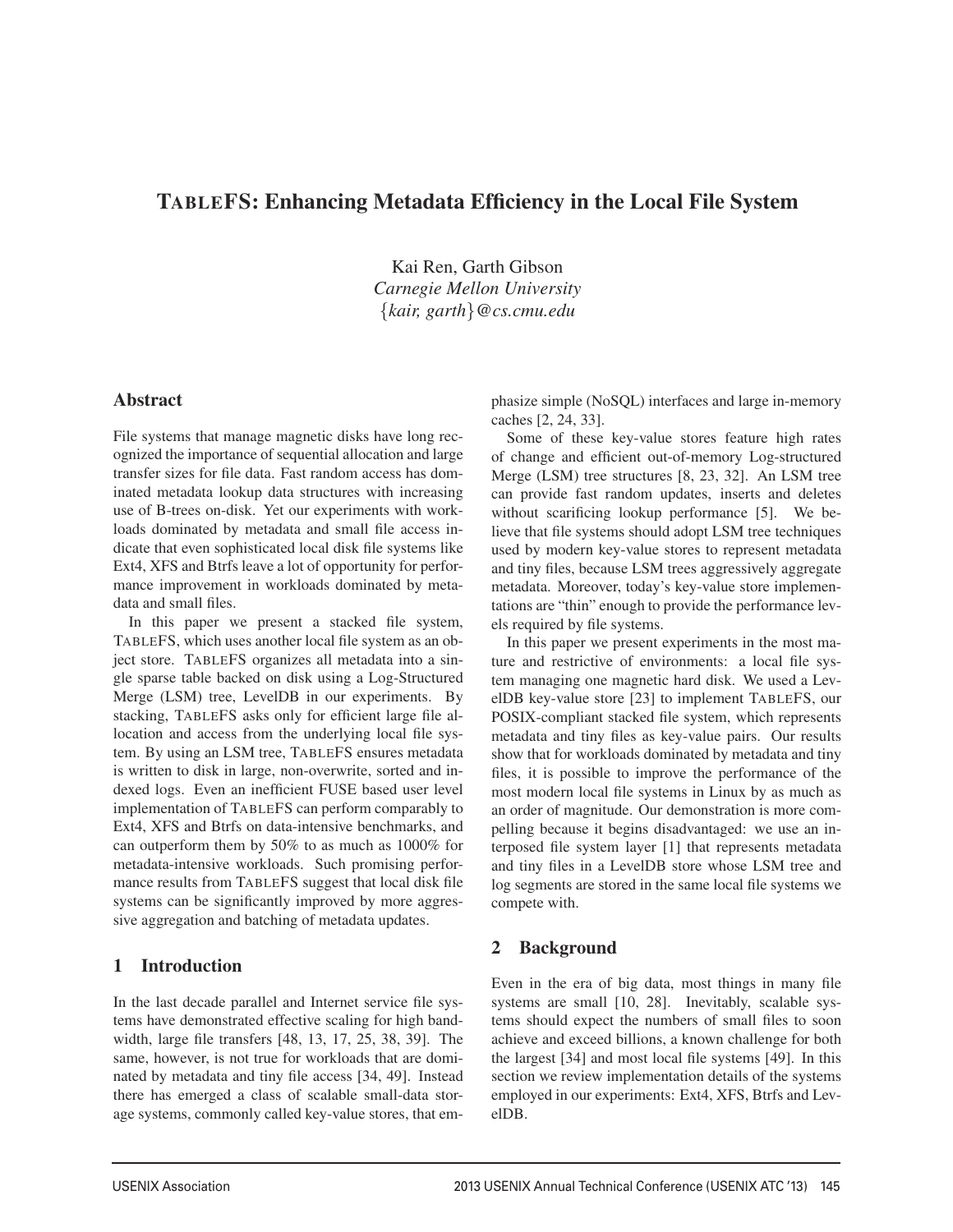# 2.1 Local File System Structures

Ext4[26] is the fourth generation of Linux ext file systems, and, of the three we study, the most like traditional UNIX file systems. Ext4 divides the disk into block groups, similar to cylinder groups in traditional UNIX, and stores in each block group a copy of the superblock, a block group descriptor, a bitmap describing free data blocks, a table of inodes and a bitmap describing free inodes, in addition to the actual data blocks. Inodes contain a file's attributes (such as the file's inode number, ownership, access mode, file size and timestamps) and four extent pointers for data extents or a tree of data extents. The inode of a directory contains links to a HTree (similar to B-Tree) that can be one or two levels deep, based on a 32 bit hash of the directory entry's name. By default only changes to metadata are journaled for durability, and Ext4 asynchronously commits its journal to disk every five seconds. When committing pending data and metadata, data blocks are written to disk before the associated metadata is written to disk.

XFS[47], originally developed by SGI, aggressively and pervasively uses B+ trees to manage all file structures: free space maps, file extent maps, directory entry indices and dynamically allocated inodes. Because all file sizes, disk addresses and inode numbers are 64 bits in XFS, index structures can be large. To reduce the size of these structures XFS partitions the disk into allocation groups, clusters allocation in an allocation group and uses allocation group relative pointers. Free extents are represented in two B+ trees: one indexed by the starting address of the extent and the other indexed by the length of the extent, to enable efficient search for an appropriately sized extent. Inodes contain either a direct extent map, or a B+ tree of extent maps. Each allocation group has a B+ tree indexed by inode number. Inodes for directories have a B+ tree for directory entries, indexed by a 32 bit hash of the entry's file name. XFS also journals metadata for durability, committing the journal asynchronously when a log buffer (256 KB by default) fills or synchronously on request.

Btrfs[22, 36] is the newest and most sophisticated local file system in our comparison set. Inspired by Rodeh's copy-on-write B-tree[35], as well as features of XFS, NetApp's WAFL and Sun's ZFS[3, 18], Btrfs copies any B-tree node to an unallocated location when it is modified. Provided the modified nodes can be allocated contiguously, B-tree update writing can be highly sequential; however more data must be written than is minimally needed (write amplification). The other significant feature of Btrfs is its collocation of different metadata components in the same B-tree, called the FS tree. The FS tree is indexed by (inode number, type, offset) and it contains inodes, directory entries and file extent maps, distinguished by a type field: INODE ITEM for inodes, DIR ITEM and DIR INDEX for directory entries, and EXTENT DATA REF for file extent maps. Directory entries are stored twice so that they can be ordered differently: in one the offset field of the FS tree index (for the directory's inode) is the hash of the entry's name, for fast single entry lookup, and in the other the offset field is the child file's inode number. The latter allows a range scan of the FS tree to list the inodes of child files and accelerate user operations such as*ls*+*stat*. Btrfs, by default, delays writes for 30 seconds to increase disk efficiency, and metadata and data are in the same delay queue.

# 2.2 LevelDB and its LSM Tree

Inspired by a simpler structure in BigTable[8], LevelDB [23] is an open-source key-value storage library that features an Log-Structured Merge (LSM) tree [32] for ondisk storage. It provides simple APIs such as GET, PUT, DELETE and SCAN (an iterator). Unlike BigTable, not even single row transactions are supported in LevelDB. Because TABLEFS uses LevelDB, we will review its design in greater detail in this section.

In a simple understanding of an LSM tree, an memory buffer cache delays writing new and changed entries until it has a significant amount of changes to record on disk. Delay writes are made more durable by redundantly recording new and changed entries in a writeahead log, which is pushed to disk periodically and asynchronously by default.

In LevelDB, by default, a set of changes are spilled to disk when the total size of modified entries exceeds 4 MB. When a spill is triggered, called a minor compaction, the changed entries are sorted, indexed and written to disk in a format known as SSTable[8]. These entries may then be discarded by the memory buffer and can be reloaded by searching each SSTable on disk, possibly stopping when the first match occurs if the SSTables are searched from most recent to oldest. The number of SSTables that need to be searched can be reduced by maintaining a Bloom filter[7] on each, but with increasing numbers of records the disk access cost of finding a record not in memory increases. Scan operations in LevelDB are used to find neighbor entries, or to iterate through all key-value pairs within a range. When performing a scan operation, LevelDB first searches each SSTable to place a cursor; it then increments cursors in the multiple SSTables and merges key-value pairs in sorted order. Compaction is the process of combining multiple SSTables into a smaller number of SSTables by merge sort. Compaction is similar to *online defragmentation* in traditional file systems and *cleaning* process in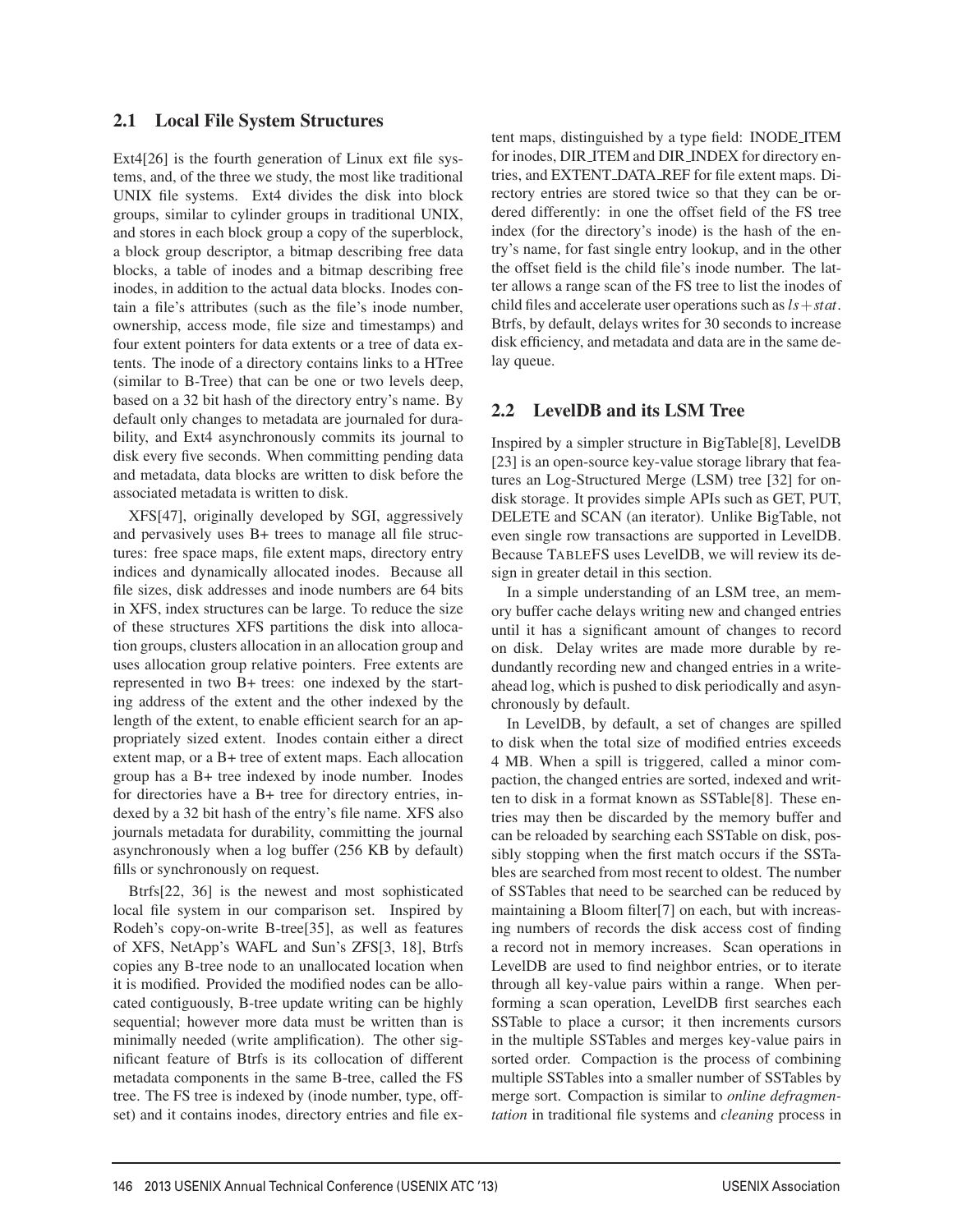

Figure 1: *LevelDB represents data on disk in multiple SSTables that store sorted key-value pairs. SSTables are grouped into different levels with lower-numbered levels containing more recently inserted key-value pairs. Finding a specific pair on disk may search up to all SSTables in level 0 and at most one in each higher-numbered level. Compaction is the process of combining SSTables by merge sort into higher-numbered levels.*

#### LFS [37].

As illustrated in Figure 1, LevelDB extends this simple approach to further reduce read costs by dividing SSTables into sets, or levels. Levels are numbered starting from 0, and levels with a smaller number are referenced as "lower" levels. The 0th level of SSTables follows a simple formulation: each SSTable in this level may contain entries with any key/value, based on what was in memory at the time of its spill. LevelDB's SSTables in level  $L > 0$  are the results of compacting SSTables from level *L* or  $L - 1$ . In these higher levels, LevelDB maintains the following invariant: the key range spanning each SSTable is disjoint from the key range of all other SSTables at that level and each SSTable is limited in size (2MB by default). Therefore querying for an entry in the higher levels only need to read at most one SSTable in each level. LevelDB also sizes each level differentially: all SSTables have the same maximum size and the sum of the sizes of all SSTables at level *L* will not exceed  $10^L$  MB. This ensures that the number of levels, that is, the maximum number of SSTables that need to be searched in the higher levels, grows logarithmically with increasing numbers of entries.

When LevelDB decides to compact an SSTable at level *L*, it picks one, finds all other SSTables at the same level and level  $L+1$  that have an overlapping key range, and then merge sorts all of these SSTables, producing a set of SSTables with disjoint ranges at the next higher level. If an SSTable at level 0 is selected, it is not unlikely that many or all other SSTables at level 0 will also be compacted, and many SSTables at level 1 may be included. But at higher levels most compactions will involve a smaller number of SSTables. To select when and what to compact there is a weight associated with compacting each SSTable, and the number of SSTables at level 0 is held in check (by default compaction will be triggered if



Figure 2: *(a) The architecture of* TABLEFS*. A FUSE kernel module redirects file system calls from a benchmark process to* TABLEFS*, and* TABLEFS *stores objects into either LevelDB or a large file store. (b) When we benchmark a local file system, there is no FUSE overhead to be paid.*

there are more than four SSTables at level 0). There are also counts associated with SSTables that are searched when looking for an entry, and hotter SSTables will be compacted sooner. Finally, only one compaction runs at a time.

### 3 TABLEFS

As shown in Figure 2(a), TABLEFS exploits the FUSE user level file system infrastructure to interpose on top of the local file system. TABLEFS represents directories, inodes and small files in one all-encompassing table, and only writes large objects (such as write-ahead logs, SSTables, and large files) to the local disk.

#### 3.1 Local File System as Object Store

There is no explicit space management in TABLEFS. Instead, it uses the local file system for allocation and storage of objects. Because TABLEFS packs directories, inodes and small files into a LevelDB table, and LevelDB stores sorted logs (SSTables) of about 2MB each, the local file system sees many fewer, larger objects. We use Ext4 as the object store for TABLEFS in all experiments.

Files larger than *T* bytes are stored directly in the object store named according to their inode number. The object store uses a two-level directory tree in the local file system, storing a file with inode number *I* as "/LargeFileStore/*J*/*I*" where  $J = I \div 10000$ . This is to circumvent any scalability limits on directory entries in the underlying local file systems. In TABLEFS today, *T*, the threshold for blobbing a file is 4KB, which is the median size of files in desktop workloads [28], although others have suggested *T* be at least 256KB and perhaps as large as 1MB [41].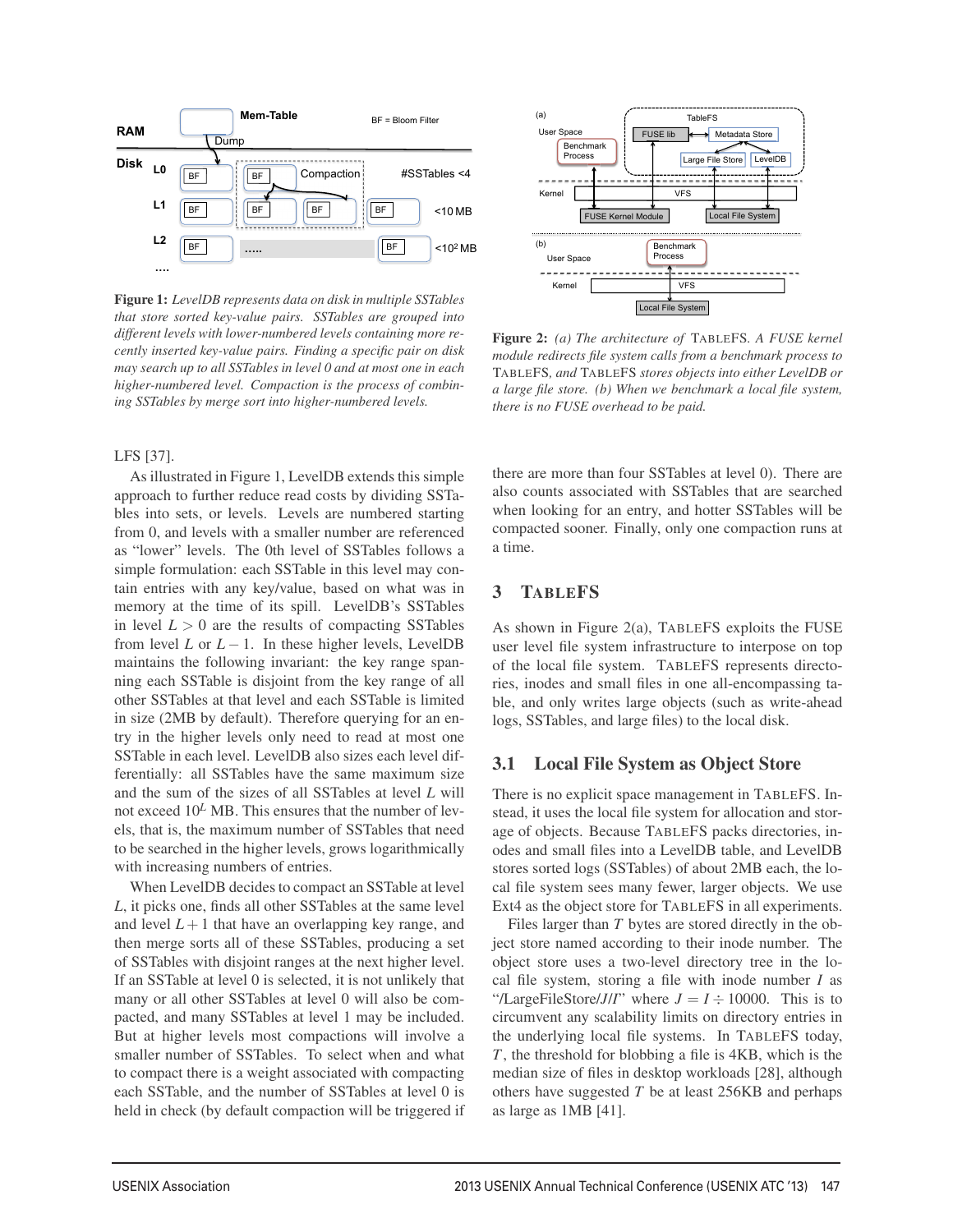# 3.2 Table Schema

TABLEFS's metadata store aggregates directory entries, inode attributes and small files into one LevelDB table with a row for each file. To link together the hierarchical structure of the user's namespace, the rows of the table are ordered by a variable-length key consisting of the 64-bit inode number of a file's parent directory and its filename string (final component of its pathname). The value of a row contains inode attributes, such as inode number, ownership, access mode, file size and timestamps (*struct stat* in Linux). For small files, the file's row also contains the file's data.

Figure 3 shows an example of storing a sample file system's metadata into one LevelDB table.

All entries in the same directory have rows that share the same first 64 bits of their table key. For *readdir* operations, once the inode number of the target directory has been retrieved, a scan sequentially lists all entries having the directory's inode number as the first 64 bits of their table key. To resolve a single pathname, TABLEFS starts searching from the root inode, which has a wellknown inode number (0). Traversing the user's directory tree involves constructing a search key by concatenating the inode number of current directory with the hash of next component name in the pathname. Unlike Btrfs, TABLEFS does not need the second version of each directory entry because the entire attributes are returned in the *readdir* scan.

# 3.3 Hard Links

Hard links, as usual, are a special case because two or more rows must have the same inode attributes and data. Whenever TABLEFS creates the second hard link to a file, it creates a separate row for the file itself, with a null name, and its own inode number as its parent's in-



Figure 3: *An example illustrates table schema used by* TABLEFS*'s metadata store. The file with inode number 4 has two hard links, one called "apple" from directory foo and the other called "pear" from directory bar.*

ode number in the row key. As illustrated in Figure 3, creating a hard link also modifies the directory entry such that each row naming the file has an attribute indicating the directory entry is a hard link to the file object's inode row.

# 3.4 Scan Operation Optimization

TABLEFS utilizes the scan operation provided by LevelDB to implement *readdir()* system call. The scan operation in LevelDB is designed to support iteration over arbitrary key ranges, which may require searching SSTables at each level. In such a case, Bloom filters cannot help to reduce the number of SSTables to search. However, in TABLEFS, *readdir()* only scans keys sharing the common prefix — the inode number of the searched directory. For each SSTable, an additional Bloom filter is maintained, to keep track of all inode numbers that appear as the first 64 bit of row keys in the SSTable. Before starting an iterator in an SSTable for *readdir()*, TABLEFS can first check its Bloom filter to find out whether it contains any of the desired directory entries. Therefore, unnecessary iterations over SSTables that do not contain any of the requested directory entries can be avoided.

# 3.5 Inode Number Allocation

TABLEFS uses a global counter for allocating inode numbers. The counter increments when creating a new file or a new directory. Since we use 64-bit inode numbers, it will not soon be necessary to recycle the inode number of deleted entries. Coping with operating systems that use 32 bit inode numbers may require frequent inode number recycling, a problem beyond the scope of this paper and addressed by many file systems.

# 3.6 Locking and Consistency

LevelDB provides atomic insertion of a batch of writes but does not support atomic row read-modify-write operations. The atomic batch write guarantees that a sequence of updates to the database are applied in order, and committed to the write-ahead log atomically. Thus the *rename* operation can be implemented as a batch of two operations: insert the new directory entry and delete the stale entry. But for operations like *chmod* and *utime*, since all of an inode's attributes are stored in a single key-value pair, TABLEFS must read-modify-write attributes atomically. We implemented a light-weight locking mechanism in the TABLEFS core layer to ensure correctness under concurrent access.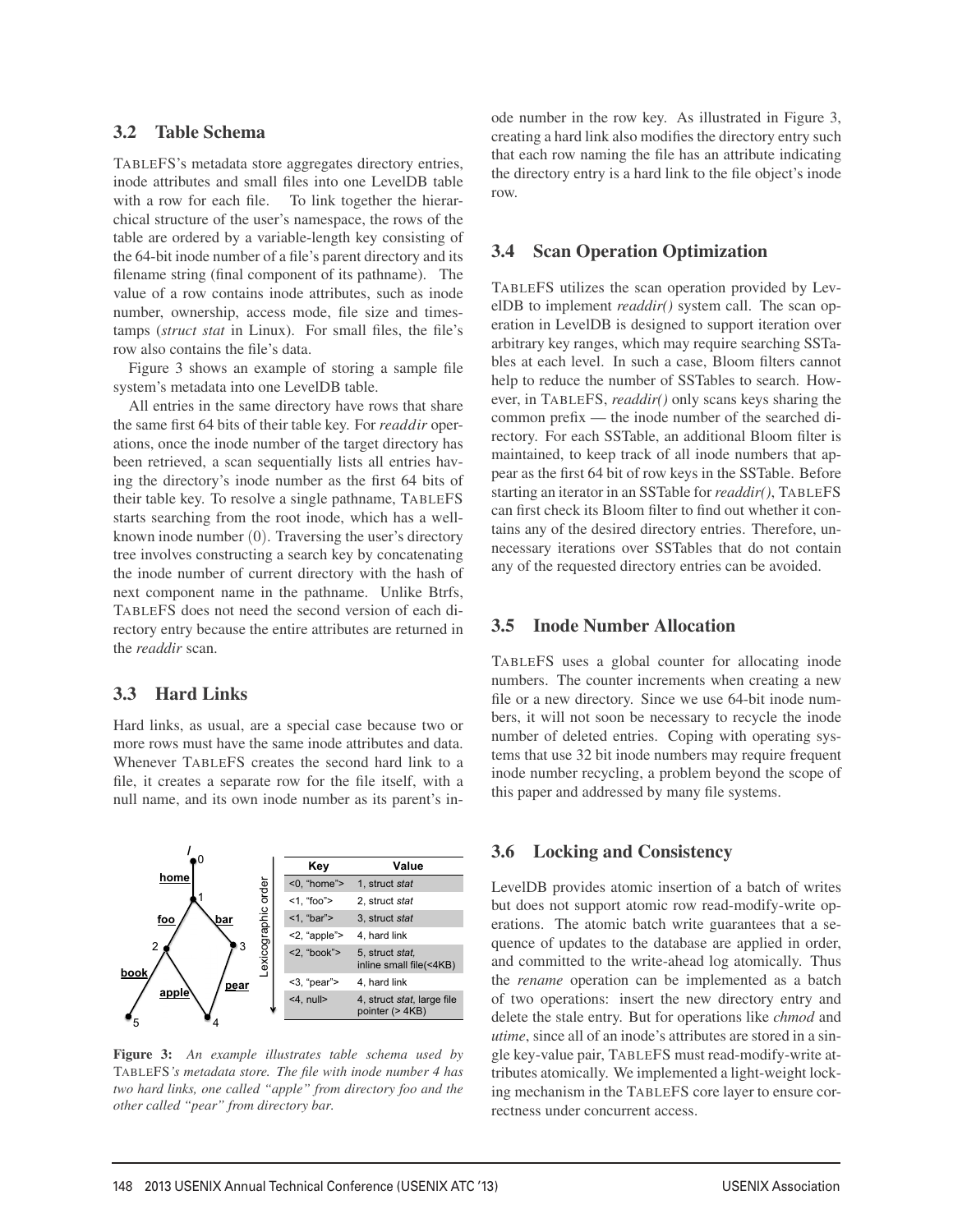

Figure 4: *Three different implementations of* TABLEFS*: (a) the kernel-native* TABLEFS*, (b) the FUSE version of* TABLEFS*, and (c) the library version of* TABLEFS*. In the following evaluation section, (b) and (c) are presented to bracket the performance of (a), which was not implemented.*

# 3.7 Journaling

TABLEFS relies on LevelDB and the local file system to achieve journaling. LevelDB has its own write-ahead log that journals all updates to the table. LevelDB can be set to commit the log to disk synchronously or asynchronously. To achieve a consistency guarantee similar to "ordered mode" in Ext4, TABLEFS forces LevelDB to commit the write-ahead log to disk periodically (by default it is committed every 5 seconds).

### 3.8 TABLEFS in the Kernel

A kernel-native TABLEFS file system is a stacked file system, similar to eCryptfs [14], treating a second local file system as an object store, as shown in Figure 4(a). An implementation of a Log-Structured Merge (LSM) tree [32] used for storing TABLEFS in the associated object store, such as LevelDB [23], is likely to have an asynchronous compaction thread that is more conveniently executed at user level in a TABLEFS daemon, as illustrated in Figure 4(b).

For the experiments in this paper, we bracket the performance of a kernel-native TABLEFS (Figure 4(a)), between a FUSE-based user-level TABLEFS (Figure 4(b)) with no TABLEFS function in the kernel and all of TABLEFS in the user level FUSE daemon) and an application-embedded TABLEFS library, illustrated in Figure 4(c).

TABLEFS entirely at user-level in a FUSE daemon is unfairly slow because of the excess kernel crossings and scheduling delays experienced by FUSE file systems [6, 45]. TABLEFS embedded entirely in the benchmark application as a library is not sharable, and unrealistically fast because of the infrequency of system calls. We approximate the performance of a kernel-native TABLEFS

using the library version and preceding each reference to the TABLEFS library with a write( "*/dev/null*", *N* bytes) to account for the system call and data transfer overhead. *N* is chosen to match the size of data passed through each system call. More details on these models will be discussed in Section 4.3.

# 4 Evaluation

#### 4.1 Evaluation System

We evaluate our TABLEFS prototype on Linux desktop computers equipped as follows:

| Linux       | Ubuntu 12.10, Kernel 3.6.6 64-bit version |
|-------------|-------------------------------------------|
| <b>CPU</b>  | AMD Opteron Processor 242 Dual Core       |
| <b>DRAM</b> | <b>16GB DDR SDRAM</b>                     |
| Hard Disk   | Western Digital WD2001FASS-00U0B0         |
|             | SATA, 7200rpm, 2TB                        |
|             | Random Seeks 100 seeks/sec peak           |
|             | Sequential Reads 137.6 MB/sec peak        |
|             | Sequential Writes 135.4 MB/sec peak       |

We compare TABLEFS with Linux's most sophisticated local file systems: Ext4, XFS, and Btrfs. Ext4 is mounted with "ordered" journaling to force all data to be flushed out to disk before its metadata is committed to disk. By default, Ext4's journal is asynchronously committed to disks every 5 seconds. XFS and Btrfs use similar policies to asynchronously update journals. Btrfs, by default, duplicates metadata and calculates checksums for data and metadata. We disable both features (unavailable in the other file systems) when benchmarking Btrfs to avoid penalizing it. Since the tested filesystems have different inode sizes (Ext4 and XFS use 256 bytes and Btrfs uses 136 bytes), we pessimistically penalize TABLEFS by padding its inode attributes to 256 bytes. This slows down TABLEFS doing metadata-intensive workloads significantly, but it still performs quite well. In some benchmarks, we also changed the Linux boot parameters to limit the machines' available memory below certain threshold, in order to test out-of-RAM performance.

# 4.2 Data-Intensive Macrobenchmark

We run two sets of macrobenchmarks on the FUSE version of TABLEFS, which provides a full featured, transparent application service. Instead of using a metadataintensive workload, emphasized in the previous and later sections of this paper, we emphasize data-intensive work in this section. Our goal is to demonstrate that TABLEFS is capable of reasonable performance for the traditional workloads that are often used to test local file systems.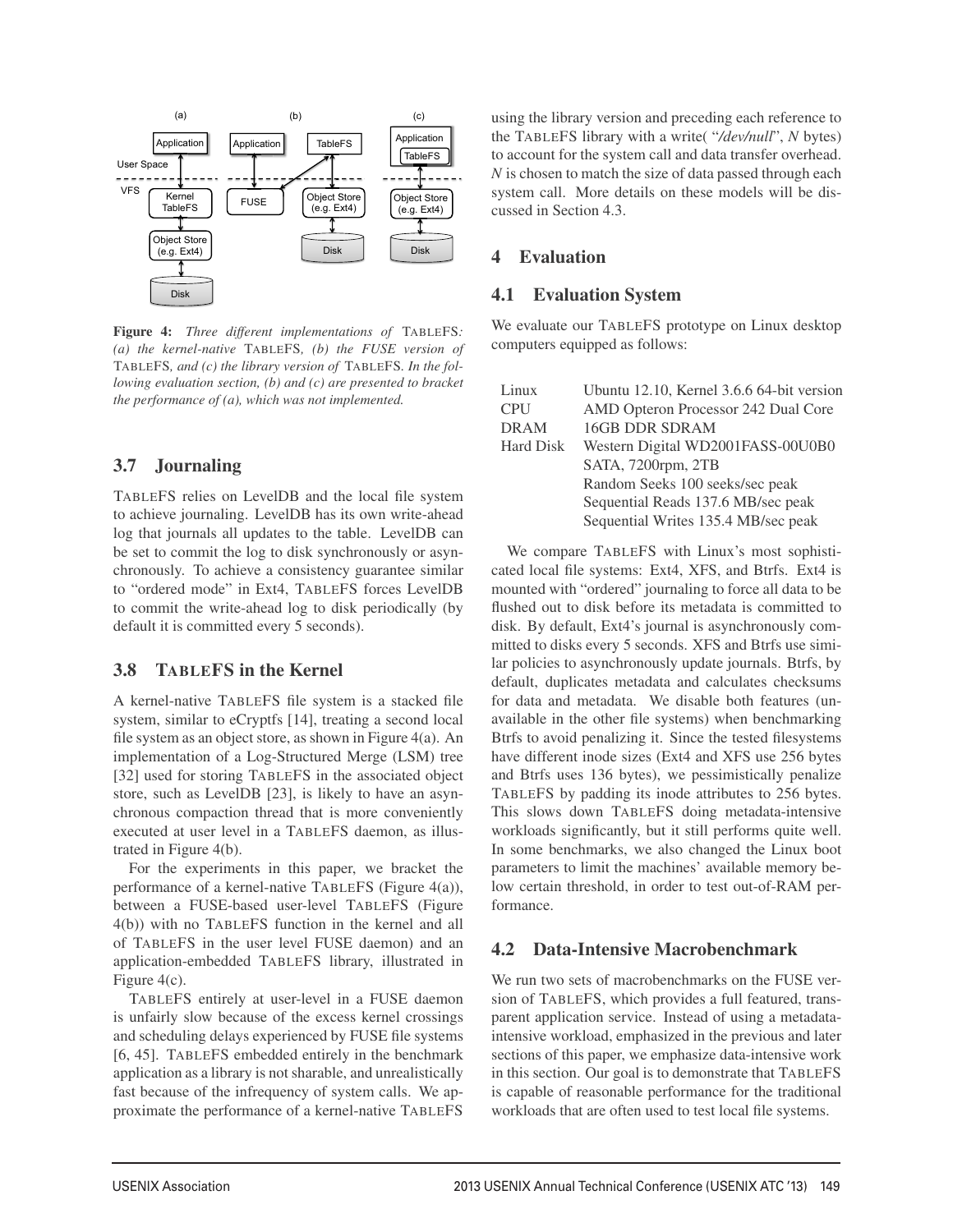Kernel build is a macrobenchmark that uses a Linux kernel compilation and related operations to compare TABLEFS's performance to the other tested file systems. In the kernel build test, we use the Linux 3.0.1 source tree (whose compressed tar archive is about 73 MB in size). In this test, we run four operations in this order:

- untar: untar the source tarball;
- grep: grep "nonexistent pattern" over all of the source tree;
- make: run *make* inside the source tree;
- gzip: gzip the entire source tree.

After compilation, the source tree contains 45,567 files with a total size of 551MB. The machine's available memory is set to be 350MB, and therefore compilation data are forced to be written to the disk.

Figure 5 shows the average runtime of three runs of these four macro-benchmarks using Ext4, XFS, Btrfs and TABLEFS-FUSE. For each macro-benchmark, the runtime is normalized by dividing the minimum value. Summing the operations, TABLEFS-FUSE is about 20% slower, but it is also paying significant overhead caused by moving all data through the user-level FUSE daemon and the kernel twice, instead of only through the kernel once, as illustrated in Figure 4. Table 5 also shows that the degraded performance of Ext4, XFS, and Btrfs when they are accessed through FUSE is about the same as TABLEFS-FUSE.

Postmark was designed to measure the performance of a file system used for e-mail, and web based services [20]. It creates a large number of small randomly-sized files between 512B and 4KB, performs a specified number of transactions on them, and then deletes all of them.



Figure 5: *The normalized elapsed time for unpacking, searching building and compressing the Linux 3.0.1 kernel package. All elapsed time in each operation is divided by the minimum value (1.0 bar). The legends above each bar show the actual minimum value in seconds.*



Figure 6: *The elapsed time for both the entire run of Postmark and the transactions phase of Postmark for the four tested file systems.*



Figure 7: *Average throughput of each type of operation in Postmark benchmark.*

Each transaction consists of two sub-transactions, with one being a create or delete and the other being a read or append. The configuration used for these experiments consists of two million transactions on one million files, and the biases for transaction types are equal. The experiments were run with the available memory set to be 1400 MB, too small to fit the entire datasets (about 3GB) in memory.

Figure 6 shows the Postmark results for the four tested file systems. TABLEFS outperforms other tested file systems by at least 23% during the transctions phase. Figure 7 gives the average throughput of each type of operations individually. TABLEFS runs faster than the other tested filesystems for *read*, *append* and *deletion*, but runs slower for the *creation*. In Postmark, *creation* phase is to create files in the alphabatical order of their filenames. Thus the *creation* phase is a sequential insertion workload for all file systems, and Ext4 and XFS perform very efficiently in this workload. TABLEFS-FUSE pays for the overhead from FUSE and writing file data at least twice: LevelDB first time writes it to the write-ahead log, and second time to an SSTable during compaction.

#### 4.3 TABLEFS-FUSE Overhead Analysis

To understand the overhead of FUSE in TABLEFS-FUSE, and estimate the performance of an inkernel TABLEFS, we ran a micro-benchmark against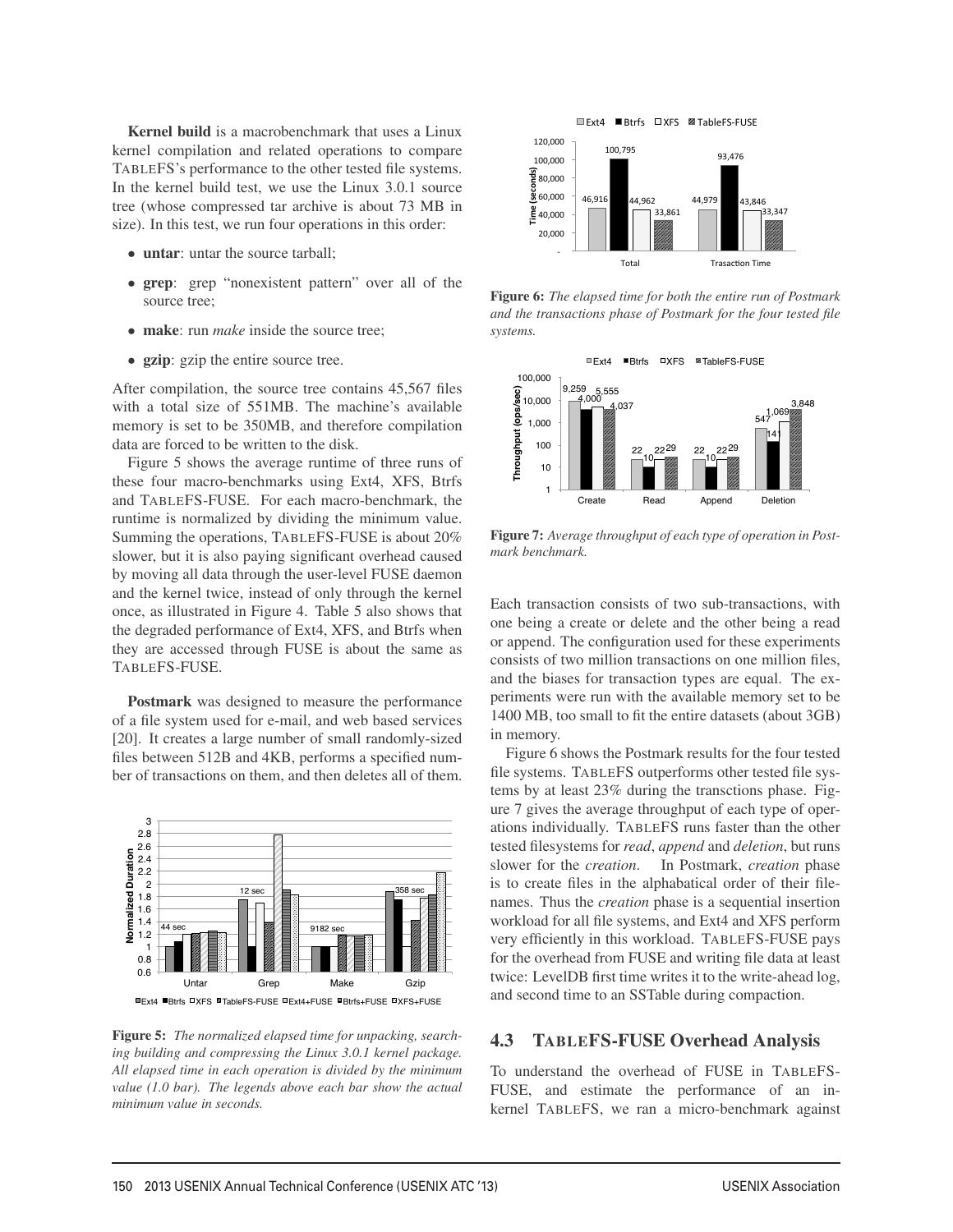TABLEFS-FUSE and TABLEFS-Library ((b) and (c) in Figure 4). This micro-benchmark creates one million zero-length files in one directory starting with an empty file system. The amount of memory available to the evaluation system is 1400 MB, almost enough to fit the benchmark in memory.

Figure 8 shows the total runtime of the experiment. TABLEFS-FUSE is about 3 times slower than TABLEFS-Libary.



Figure 8: *The elapsed time for creating 1M zero-length files on three versions of* TABLEFS *(See Figure 4)* .

Figure 9 shows the total disk traffic gathered from the Linux proc file system (/*proc*/*diskstats*) during the test. Relative to TABLEFS-Library, TABLEFS-FUSE writes almost as twice as many bytes to the disk, and reads almost 100 times as much. This additional disk traffic results from two sources: 1) under a slower insertion rate, LevelDB tends to compact more often; and 2) the FUSE framework populates the kernel's cache with its own version of inodes, competing with the local file system for cache memory.



Figure 9: *Total disk traffic associated with Figure 8*

To illustrate the first point, we show LevelDB's compaction process during this test in Figure 10. Figure 10 shows the total size of SSTables in each Level over time. The compaction process will move SSTables from one level to the next level. For each compaction in Level 0, LevelDB will compact all SSTables with overlapping



Figure 10: *Changes of total size of SSTables in each level over time during the creation of 1M zero-length files for three* TABLEFS *models.* TABLEFS*-Sleep illustrates similar compaction behavior as does* TABLEFS*-FUSE.*

ranges (which in this benchmark will be almost all SSTables in level 0 and 1). At the end of a compaction, the next compaction will repeat similar work, except the number of level 0 SSTables will be proportional to the data insertion rate. When the insertion rate is slower (Figure 10(a)), compaction in Level 0 finds fewer overlapping SSTables than TABLEFS-Library (Figure 10(b)) in each compaction. In Figure  $10(b)$ , the level 0 size (blue line) exceeds 20MB for much of the test, while in 10(a) it never exceeds 20MB after the first compaction. Therefore, LevelDB does more compactions to integrate the same arriving log of changes when insertion is slower.

To negate the different compaction work, we deliberately slow down TABLEFS-Library to run at the same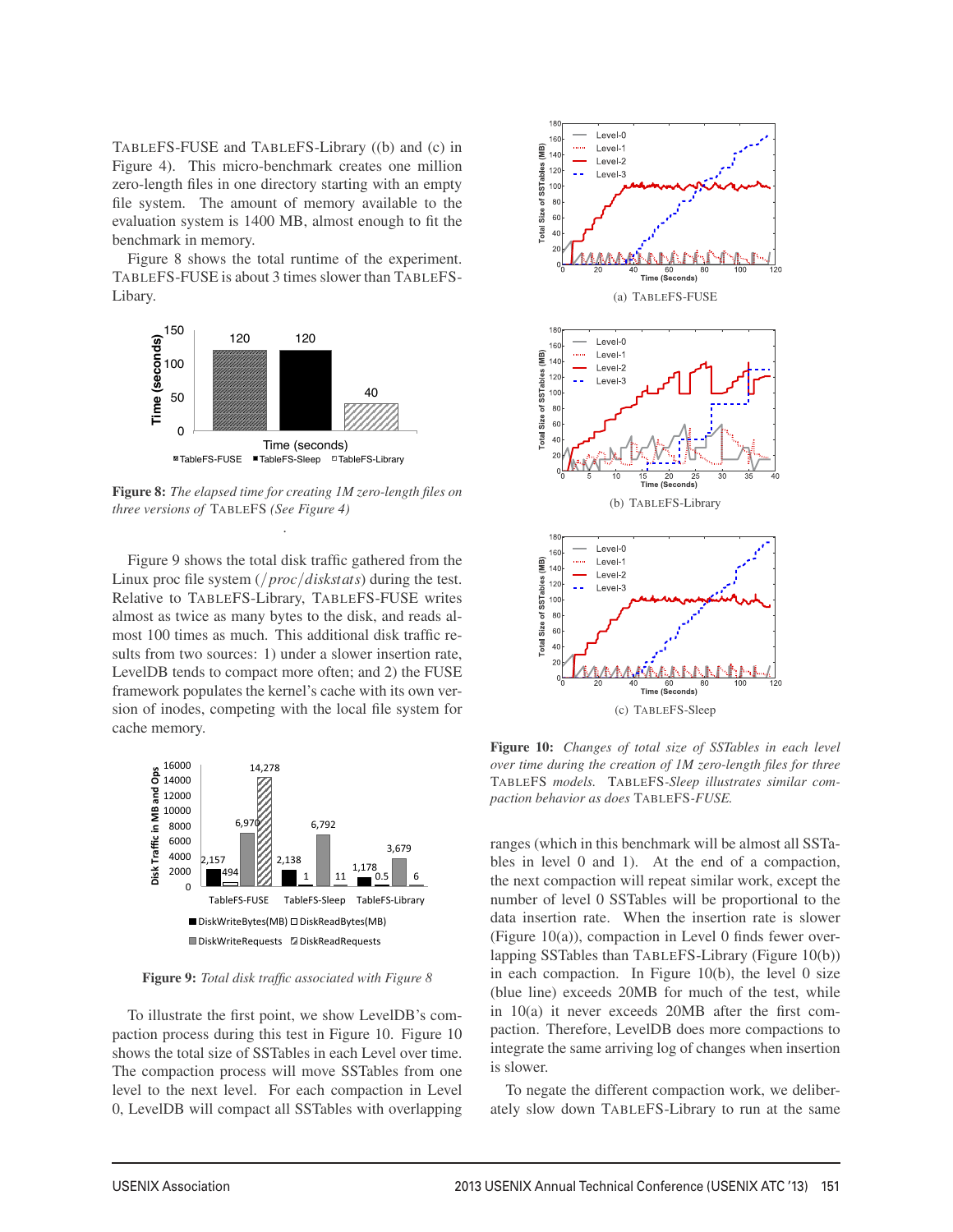speed as TABLEFS-FUSE by adding *sleep 80ms* every 1000 operations (80ms was empirically derived to match the run time of TABLEFS-FUSE). This model of TABLEFS is called TABLEFS-Sleep and is shown in Figure 9 and 10 (c). TABLEFS-Sleep causes almost the same pattern of compactions as does TABLEFS-FUSE and induces about the same write traffic (Figure 9). But unlike TABLEFS-FUSE, TABLEFS-Sleep can use more of the kernel page cache to store SSTables than TABLEFS-FUSE. Thus, as shown in Figure 9, TABLEFS-Sleep writes the same amount of data as TABLEFS-FUSE but does much less disk reading.

To estimate TABLEFS performance without FUSE overhead, we use TABLEFS-Library to avoid double caching and perform a *write*( "*/dev/null*", *N* bytes) on every TABLEFS invocation to model the kernel's system call and argument data transfer overhead. This model is called TABLEFS-Predict and is used in the following sections to predict metadata efficiency of a kernel TABLEFS.

#### 4.4 Metadata-Intensive Microbenchmark

#### Metadata-only Benchmark

In this section, we run four micro-benchmarks of the efficiency of pure metadata operations. Each microbenchmark consists of two phases: a) create and b) test. For all four tests, the create phase is the same:

• a) *create*: In "create", the benchmark application generates directories in depth first order, and then creates one million zero-length files in the appropriate parent directories in a random order, according to a realistic or synthesized namespace.

The test phase in the benchmark are:

- b1) *null*: In test 1, the test phase is null because create is what we are measuring.
- b2) *query*: This workload issues one million read or write queries to random (uniform) files or directories. A read query calls *stat* on the file, and a write query randomly does either a *chmod* or *utime* to update the mode or the timestamp attributes.
- b3) *rename*: This workload issues a half million rename operations to random (uniform) files, moving the file to another randomly chosen directory.
- b4) *delete*: This workload issues a half million delete operations to randomly chosen files.

The captured file system namespace used in the experiment was taken from one author's personal Ubuntu

**■Ext4 ■Btrfs □XFS ■TableFS-FUSE □TableFS-Predict** 



Figure 11: *Average throughput during four different workloads for five tested systems.*



Figure 12: *Total number of disk read/write requests during 50%Read+50%Write query workload for five tested systems.*

desktop. There were 172,252 directories, each with 11 files on average, and the average depth of the namespace is 8 directories. We also used the Impressions tool [4] to generate a "standard namespace". This synthetic namespace yields similar results, so its data is omitted from this paper. Between the create and test phase of each run, we umount and re-mount local filesystems to clear kernel caches. To test out-of-RAM performance, we limit the machine's available memory to 350MB which does not fit the entire test in memory. All tests were run for three times, and the coefficient of variation is less than 1%.

Figure 11 shows the test results averaged over three runs. The create phase of all tests had the same performance so we show it only once. For the other tests, we show only the second, test phase. Both TABLEFS-Predict and TABLEFS-FUSE runs are almost 2 to 3 times faster than the other local file systems in all tests.

Figure 12 shows the total number of disk read and write requests during the query workload, the test in which TABLEFS has the least advantage. Both versions of TABLEFS issue many fewer disk writes, effectively aggregating changes into larger sequential writes. For read requests, because of bloom filtering and in-memory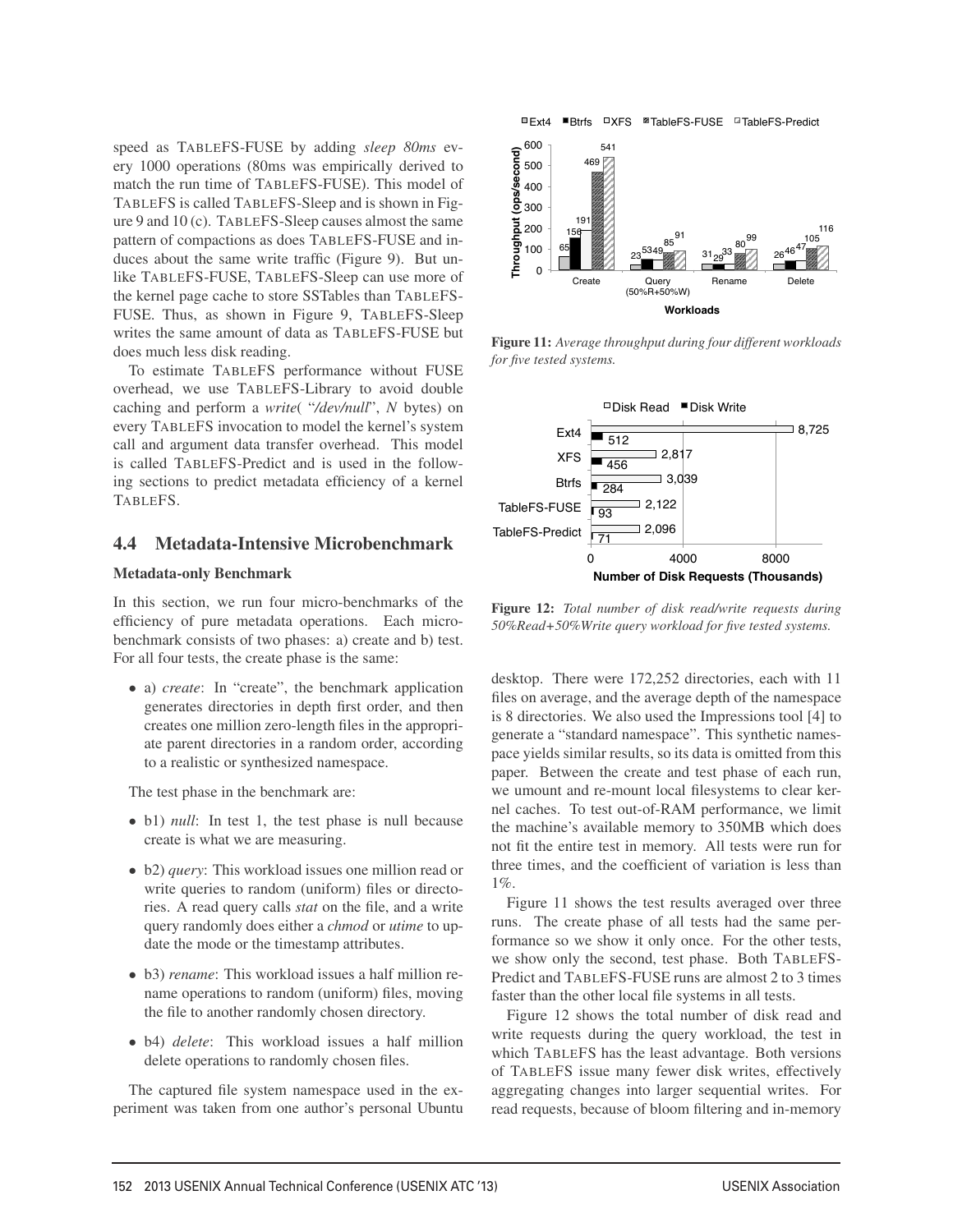indexing, TABLEFS issues fewer read requests. Therefore TABLEFS's total number of disk requests is smaller than the other tested file systems.

#### Scan Queries

In addition to point queries such as *stat, chmod* and *utime*, range queries such as *readdir* are important metadata operations. To test the performance of *readdir*, we modify the micro-benchmark to perform multiple *readdir* operations in the generated directory tree. To show the trade-offs involved in embedding small files, we create 1KB files (with random data) instead of zero byte files. For the test phase, we use the following three operations:

- b5) *readdir*: The benchmark application performs *readdir()* on 100,000 randomly picked directories.
- b6) *readdir+stat*: The benchmark application performs *readdir()* on 100,000 randomly picked directories, and for each returned directory entry, performs a *stat* operation. This simulates "ls -l".
- b7) *readdir+read*: Similar to *readdir+stat*, but for each returned directory entry, it reads the entire file (if returned entry is a file) instead of *stat*.

Figure 13 shows the total time needed to complete each *readdir* workload (the average of three runs). In the pure *readdir* workload, TABLEFS-Predict is slower than Ext4 because of read amplification, that is, for each *readdir* operation, TABLEFS fetches directory entries along with unnecessary inode attributes and file data. However, in the other two workloads when at least one of the attributes or file data is needed, TABLEFS is faster than Ext4, XFS, and Btrfs, since many random disk accesses are avoided by embedding inodes and small files.



■ Ext4 ■ Btrfs □ XFS ■ TableFS-FUSE □ TableFS-Predict

Figure 13: *Total run-time of three readdir workloads for five tested file systems.*



Figure 14: *Throughput of all four tested file systems while creating 100 million zero-length files.* TABLEFS*-FUSE is almost 10*× *faster than the other tested file systems in the later stage of this experiment. The data is sampled in every 10 seconds and smoothed over 100 seconds. The vertical axis is shown on a log scale.*

#### Benchmark with Larger Directories

Because the scalability of small files is of topical interest [49], we modified the zero-byte file create phase to create 100 million files (a number of files rarely seen in the local file system today). In this benchmark, we allowed the memory available to the evaluation system to be the full 16GB of physical memory.

Figure 14 shows a timeline of the creation rate for four file systems. In the beginning of this test, there is a throughput spike that is caused by everything fitting in the cache. Later in the test, the creation rate of all tested file systems slows down because the non-existence test in each create is applied to ever larger on-disk data structures. Btrfs suffers the most serious drop, slowing down to 100 operations per second at some points. TABLEFS-FUSE maintains more steady performance with an average speed of more than 2,200 operations per second and *is 10 times faster than all other tested file systems.*

All tested file systems have throughput fluctuations during the test. This kind of fluctuation might be caused by on disk data structure maintenance. In TABLEFS, this behavior is caused by compactions in LevelDB, in which SSTables are merged and sequentially written back to disk.

#### Solid State Drive Results

9

TABLEFS reduces disk seeks, so you might expect it to have less benefit on solid state drives, and you'd be right. We applied the "create-query" microbenchmark to a 120GB SATA II 2.5in Intel 520 Solid State Drive (SSD). Random read throughput is 15,000 IO/s at peak, and random write throughput peaks at 3,500 IO/s. Sequential read throughput peaks at 245MB/sec, and se-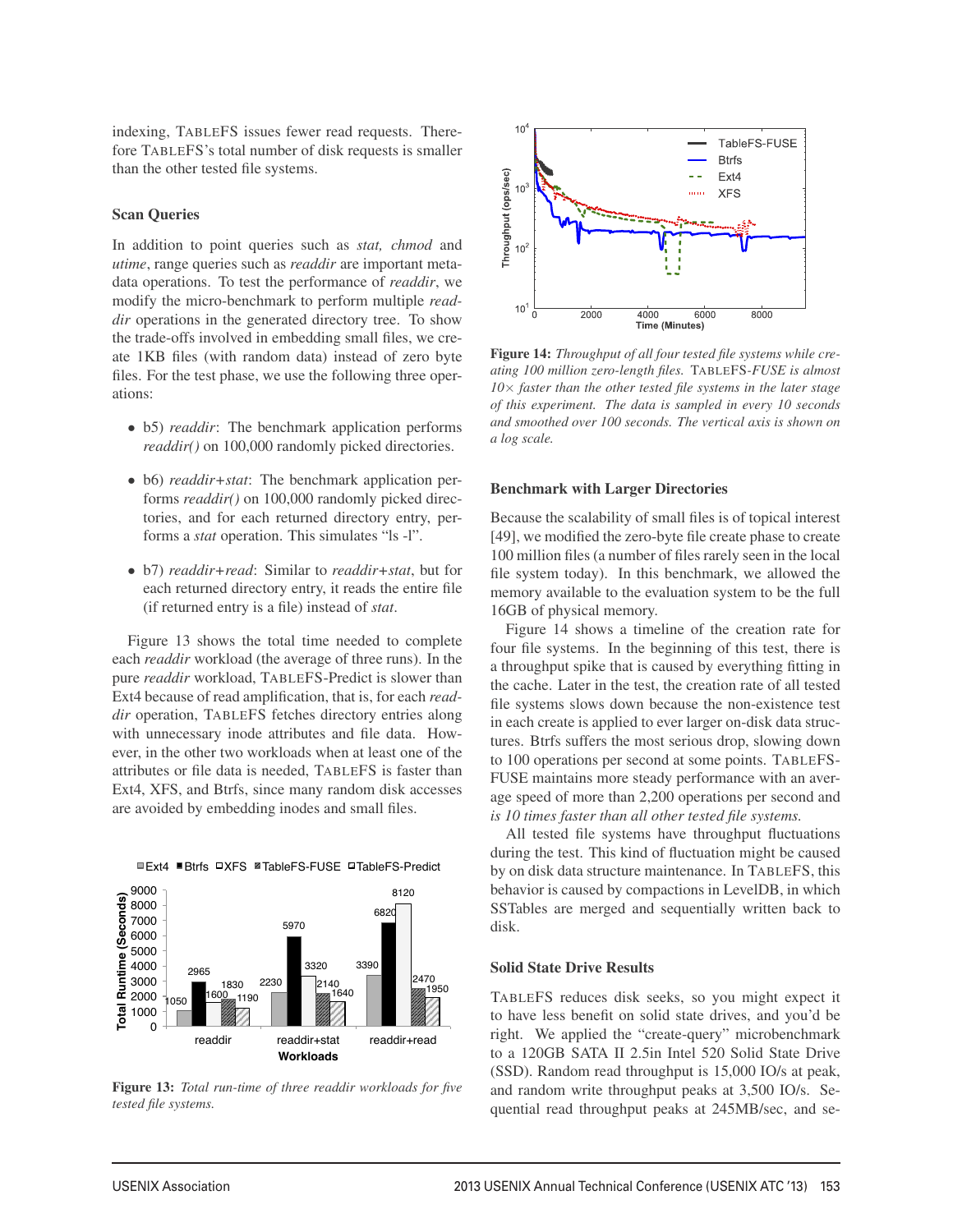

Figure 15: *Average throughput in the create and query workloads on an Intel 520 SSD for five tested file systems.*

quential write throughput peaks at 107MB/sec. Btrfs has a "ssd" optimization mount option which we enabled.

Figure 15 shows the throughput averaged over three runs of the create and query phases. In comparison to Figure 11, all results are about 10 times faster. Although TABLEFS is not the fastest, TABLEFS-Predict is comparable to the fastest. Figure 16 shows the total number of disk requests and disk bytes moved during the query phase. While TABLEFS achieves fewer disk writes, it reads much more data from SSD than XFS and Btfs. For use with solid state disks, LevelDB can be further optimized to reduce read amplification. For example, using SILT-like fine-grained in-memory indexing [24] can reduce the amount of data read from SSD, and using VT-Tree compaction stitching [45] can reduce compaction works for sequential workloads.

#### 5 Related Work

File system metadata is structured data, a natural fit for relational database techniques. However, because of their large size, complexity and slow speed, file system developers have long been reluctant to incorporate traditional databases into the lower levels of file systems [31, 46]. Modern stacked file systems often expand on the limited structure in file systems, hiding structures inside directories meant to represent files [6, 14, 15, 21], even though this may increase the number of small files in the file system. In this paper, we return to the basic premise, file system metadata is a natural fit for table-based representation, and show that today's lightweight data stores may be up to the task. We are concerned with an efficient representation of huge numbers of small files, not strengthening transactional semantics [16, 19, 40, 45, 50].

Early file systems stored directory entries in a linear array in a file and inodes in simple on-disk tables, separate from the data of each file. Clustering within a file was pursued aggressively, but for different files clustering was at the granularity of the same cylinder group. It



Figure 16: *Total number of disk requests and disk bytes moved in the query workload on an Intel 520 SSD for five tested file systems.*

has long been recognized that small files can be packed into the block pointer space in inodes [29]. C-FFS [12] takes packing further and clusters small files, inodes and their parent directory's entries in the same disk readahead unit, the track. A variation on clustering for efficient prefetching is replication of inode fields in directory entries, as is done in NTFS[9]. TABLEFS pursues an aggressive clustering strategy; each row of a table is ordered in the table with its parent directory, embedding directory entries, inode attributes and the data of small files. This clustering manifests as adjacency for objects in the lower level object store if these entries were created/updated close together in time, or after compaction has merge sorted them back together.

Beginning with the Log-Structured File System (LFS)[37], file systems have exploited write allocation methods that are non-overwrite, log-based and deferred. Variations of log structuring have been implemented in NetApp's WAFL, Sun's ZFS and BSD UNIX [3, 18, 44]. In this paper we are primarily concerned with the disk access performance implications of nonoverwrite and log-based writing, although the potential of strictly ordered logging to simplify failure recovery in LFS has been emphasized and compared to various write ordering schemes such as Soft Updates and Xsyncfs [27, 30, 43]. LevelDB's recovery provisions are con-

 $\overline{a}$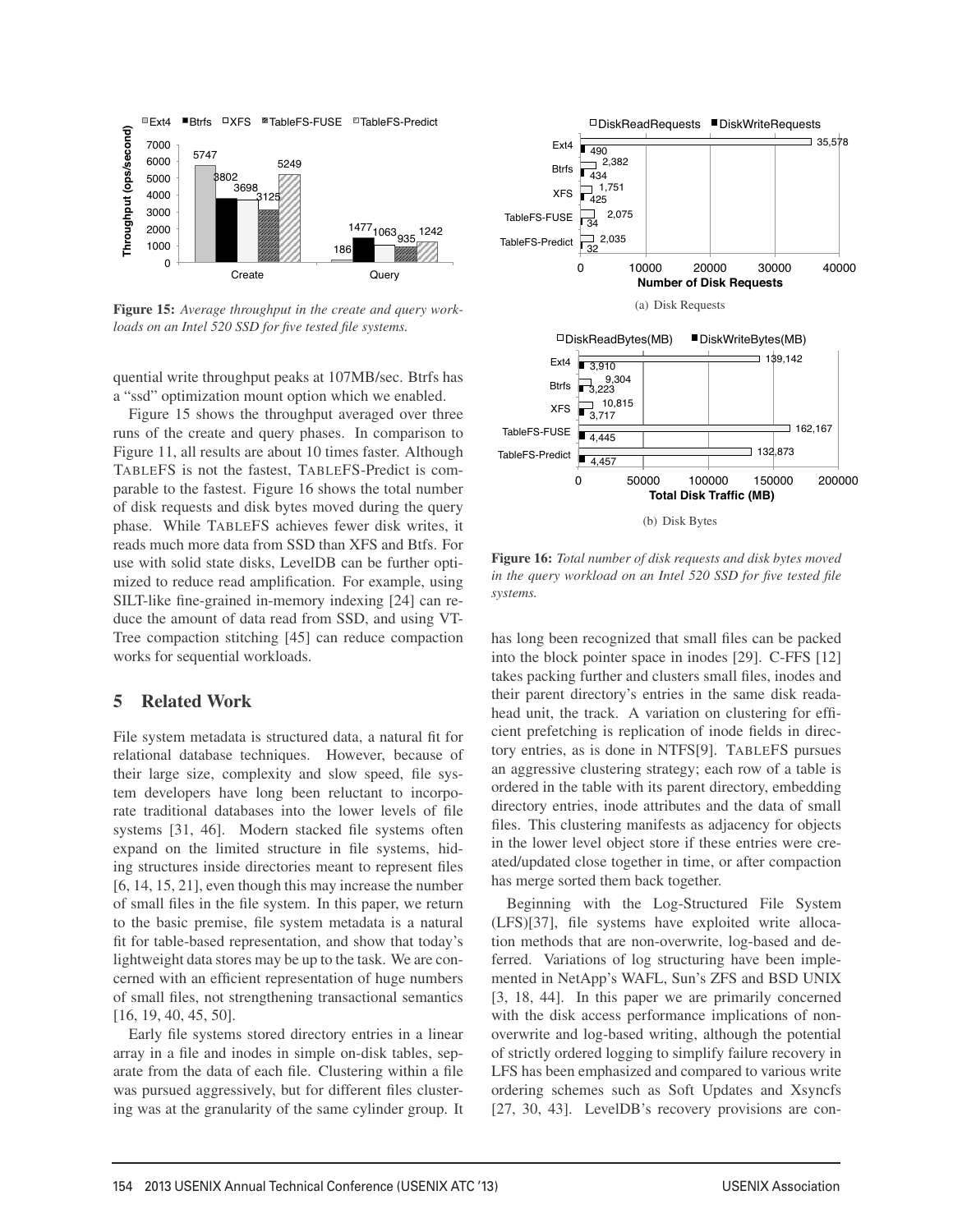sistent with delayed periodic journalling, but could be made consistent with stronger ordering schemes. It is worth noting that the design goals of Btrfs call for nonoverwrite (copy-on-write) updates to be clustered and written sequentially[36], largely the same goals of LevelDB in TABLEFS. Our measurements indicate, however, that the Btrfs implementation ends up doing far more small disk accesses in metadata dominant workloads.

Partitioning the contents of a file system into two groups, a set of large file objects and all of the metadata and small files, has been explored in hFS[51]. In their design large file objects do not float as they are modified, and hFS uses modified log-structured file system approach and an in-place B-Tree to manage metadata, directory entries and small files. TABLEFS has this split as well, with large file objects handled directly by the backing object store, and metadata updates approximately log structured in LevelDB's partitioned LSM tree. However, TABLEFS uses a layered approach and does not handle disk allocation, showing that metadata performance of widely available and trusted file systems can be greatly improved even in a less efficient stacked approach. Moreover, hFS's B-Tree layered on LFS approach is similar to Btrfs' copy-on-write B-Tree, and our experiments show that the LSM approach is faster than the Btrfs approach.

Log-Structured Merge trees [32] were inspired in part by LFS, but focus on representing a large B-tree of small entries in a set of on-disk B-trees constructed of recent changes and merging these on-disk B-trees as needed for lookup reads or in order to merge on-disk trees to reduce the number of future lookup reads. LevelDB [23] and TokuFS [11] are LSM trees. Both are partitioned in that the on-disk B-trees produced by compaction cover small fractions of the key space, to reduce unnecessary lookup reads. TokuFS names its implementation a Fractal Tree, also called streaming B-trees[5], and its compaction may lead to more efficient range queries than LevelDB's LSM tree because LevelDB uses Bloom filters[7] to limit lookup reads, a technique appropriate for point lookups only. If bounding the variance on insert response time is critical, compaction algorithms can be more carefully scheduled, as is done in bLSM[42]. TABLEFS may benefit from all of these improvements to LevelDB's compaction algorithms, which we observe to sometimes consume disk bandwidth injudiciously (See Section 4.3).

Recently, VT-trees [45] were developed as a modification to LSM trees to avoid always copying old SSTable content into new SSTables during compaction. These trees add another layer of pointers so new SSTables can point to regions of old SSTables, reducing data copying but requiring extra seeks and eventual defragmentation.

#### 6 Conclusion

File systems for magnetic disks have long suffered low performance when accessing huge collections of small files because of slow random disk seeks. TABLEFS uses modern key-value store techniques to pack small things (directory entries, inode attributes, small file data) into large on-disk files with the goal of suffering fewer seeks when seeks are unavoidable. Our implementation, even hampered by FUSE overhead, LevelDB code overhead, LevelDB compaction overhead, and pessimistically padded inode attributes, performs as much as 10 times better than state-of-the-art local file systems in extensive metadata update workloads.

### Acknowledgment

This research is supported in part by The Gordon and Betty Moore Foundation, National Science Foundation under awards, SCI-0430781, CCF-1019104, CNS-1042537 and CNS-1042543 (PRObE http://www.nmc-probe.org/), Qatar National Research Foundation 09-1116-1-172, DOE/Los Alamos National Laboratory, under contract number DE-AC52- 06NA25396/161465-1, by Intel as part of ISTC-CC. We thank the member companies of the PDL Consortium for their feedback and support.

#### References

- [1] FUSE. http://fuse.sourceforge.net/.
- [2] Memcached. http://memcached.org/.
- [3] ZFS. http://www.opensolaris.org/os/community/zfs.
- [4] AGRAWAL, N., ARPACI-DUSSEAU, A. C., AND ARPACI-DUSSEAU, R. H. Generating realistic impressions for file-system benchmarking. In *Proccedings of the 7th conference on file and storage technologies* (2009).
- [5] BENDER, M. A., FARACH-COLTON, M., FINEMAN, J. T., FO-GEL, Y. R., KUSZMAUL, B. C., AND NELSON, J. Cacheoblivious streaming B-trees. In *Proceedings of annual ACM symposium on parallel algorithms and architectures* (2007).
- [6] BENT, J., GIBSON, G., GRIDER, G., MCCLELLAND, B., NOWOCZYNSKI, P., NUNEZ, J., POLTE, M., AND WINGATE, M. PLFS: a checkpoint filesystem for parallel applications. In *Proceedings of the ACM/IEEE conference on Supercomputing* (2009).
- [7] BLOOM, B. Space/time trade-offs in hash coding with allowable errors. *Communication of ACM 13, 7* (1970).
- [8] CHANG, F., DEAN, J., GHEMAWAT, S., HSIEH, W. C., WAL-LACH, D. A., BURROWS, M., CHANDRA, T., FIKES, A., AND GRUBER, R. E. Bigtable: a distributed storage system for structured data. In *Proceedings of the 7th USENIX Symposium on Operating Systems Design and Implementation* (2006).
- [9] CUSTER, H. Inside the windows NT file system. *Microsoft Press* (1994).
- [10] DAYAL, S. Characterizing HEC storage systems at rest. In *Carnegie Mellon University, CMU-PDL-08-109* (2008).